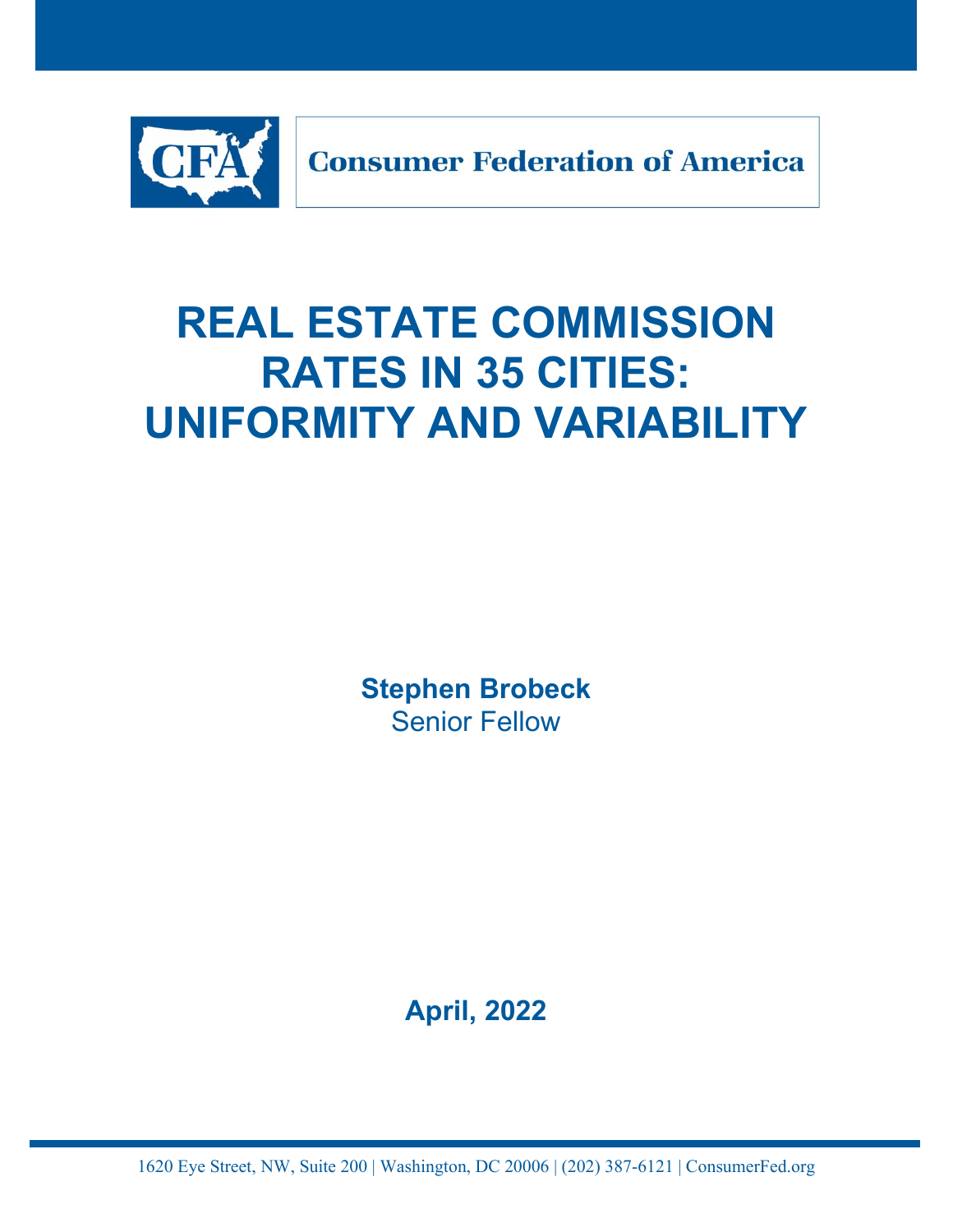#### **Introduction**

In November 2021, the Consumer Federation of America (CFA) released a report revealing a remarkable degree of uniformity among commissions paid to buyer agents.<sup>[1](#page-1-0)</sup> This rate uniformity is a strong indication of insufficient rate competition in many, if not most, local residential real estate markets. The study was informed by an analysis of nearly 11,000 recent home sales in 21 cities in the eastern half of the United States.

- In each of eight cities, more than 80 percent of the rates were identical.
- In each of 16 cities, more than 88 percent of the rates ranged between 2.5 and 3.0 percent.

When releasing the report, CFA announced that in the future it would issue a study that also analyzed rate uniformity in the western half of the U.S. This report presents the findings of an analysis of buyer agent commission rates in nearly 7,000 home sales in 14 cities west of the Mississippi River region, then discusses buy-side commissions in all 35 cities that were researched. In the fourteen western cities:

- In each of five cities Albuquerque, Boise, Dallas, Houston, and Oakland more than 82 percent of the rates were identical.
- In each of 13 cities, at least 49 percent of the rates were identical.
- In each of eight cities, more than 88 percent of the rates ranged between 2.5 and 3.0 percent.

There is no law or explicit industry rule requiring, or even recommending, specific buyside commission rates. The rates are determined individually by listing agents in consultation with their seller clients, which raises the question: How could these individual home sale decisions result in rates that are so often identical in individual urban markets? And also, why is there some variation in the rates both among and within these cities?

In treating these questions, the study draws from CFA's earlier report but focuses even greater attention on realtor culture and its norms as the proximate cause of rate uniformity, and a requirement of local multiple listings services (MLSs) – that listing agents offer fixed compensation to buyer agents selling their properties – as the key underlying cause of this rate uniformity. The report is organized in sections that:

- summarize the reasons that buyer agent commission rates should vary in a ratecompetitive marketplace;
- describe the data sources on commission rates and the method of analyzing their data;

<span id="page-1-0"></span><sup>&</sup>lt;sup>1</sup> Stephen Brobeck, The Relationship of Residential Real Estate Commission Rates to Industry Structure and Culture (Consumer Federation of America, November 2021).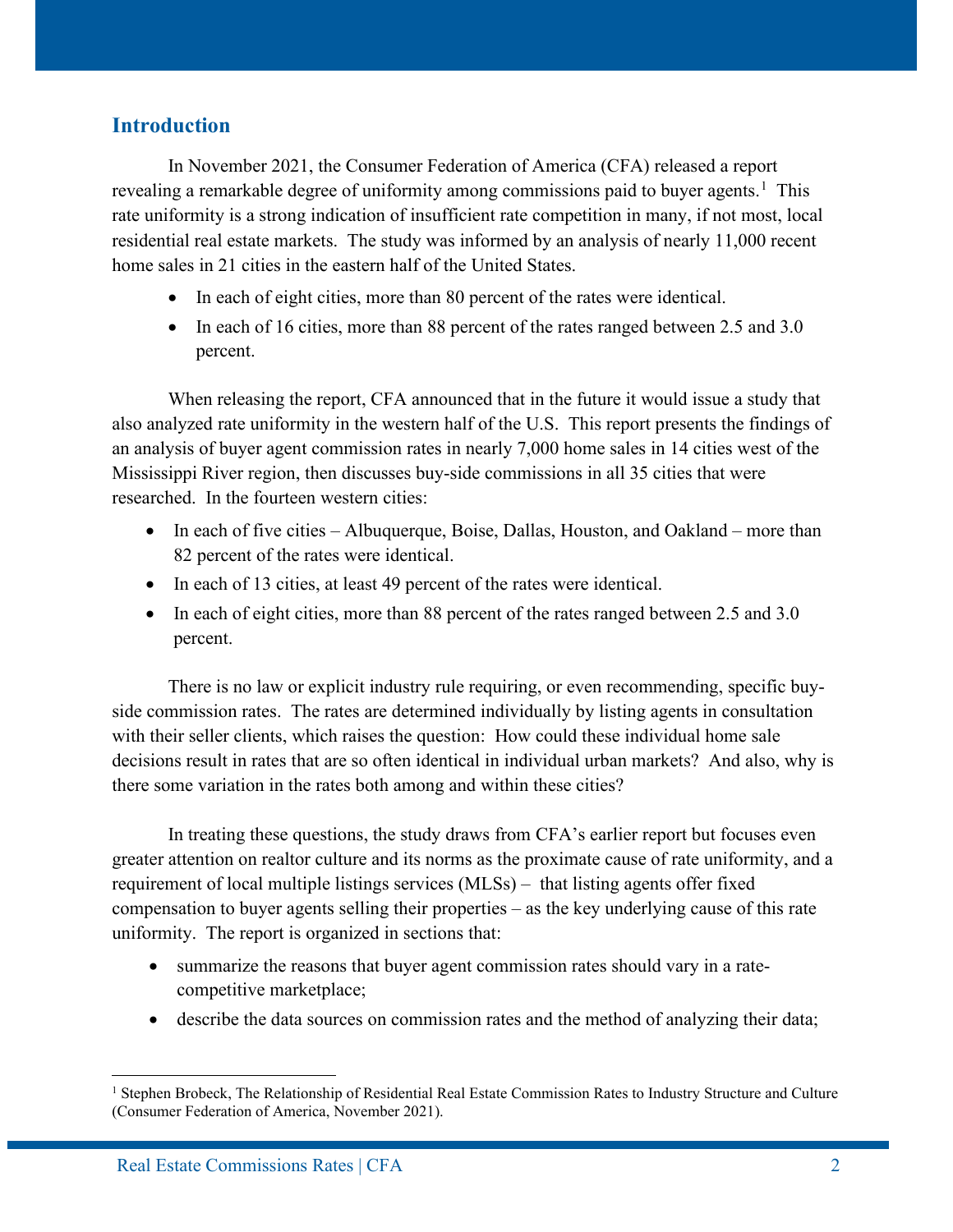- describe the uniformity and variability in rates not only in the 14 western cities but also in all 35 cities studied nationwide;
- discuss the proximate and underlying causes that explain most rate uniformity;
- identify the most important reform that would greatly increase competitive commission rates and tend to lower them.

# **Commission Rate Uniformity as an Indicator of No or Limited Rate Competition**

In a competitive marketplace, buy-side commission rates would vary considerably for a number of reasons.

- Buyer agents offer different types of representation. Transaction brokers and dual brokers essentially facilitate a sale. By law, they have limited legal responsibility and liability to their customers, who are not clients. On the other hand, fiduciary agents have legal responsibility to represent the best interests of their clients and are legally liable if they fail to adequately represent these interests. In a price-competitive marketplace, transaction brokers and dual agents would tend to charge less than fiduciary agents.
- Buyer agents have different skill levels, commitments to clients, and degrees of success. In a competitive marketplace, agents who best exhibit these qualities could and would tend to charge the most, just as in the legal marketplace, the most highly skilled attorneys tend to charge the highest rates.
- Buyer agents have to work much harder with some clients than with others. For example, a buyer agent who is instructed by a client to arrange the purchase of a particular home, and succeeds very quickly, usually spends far less time than an agent who must show a client a dozen or more properties.
- In a competitive marketplace, even buyer agents with the same skill levels who performed basically the same work would sometimes charge different rates in an attempt to increase either the profitability of individual sales or the number of total sales.
- In a competitive marketplace, some buyers would comparison shop and often negotiate commissions paid to their agents.

Accordingly, in a price-competitive marketplace, it would be very unusual for more than half of all service providers to be charging the same rate for their services. It would be even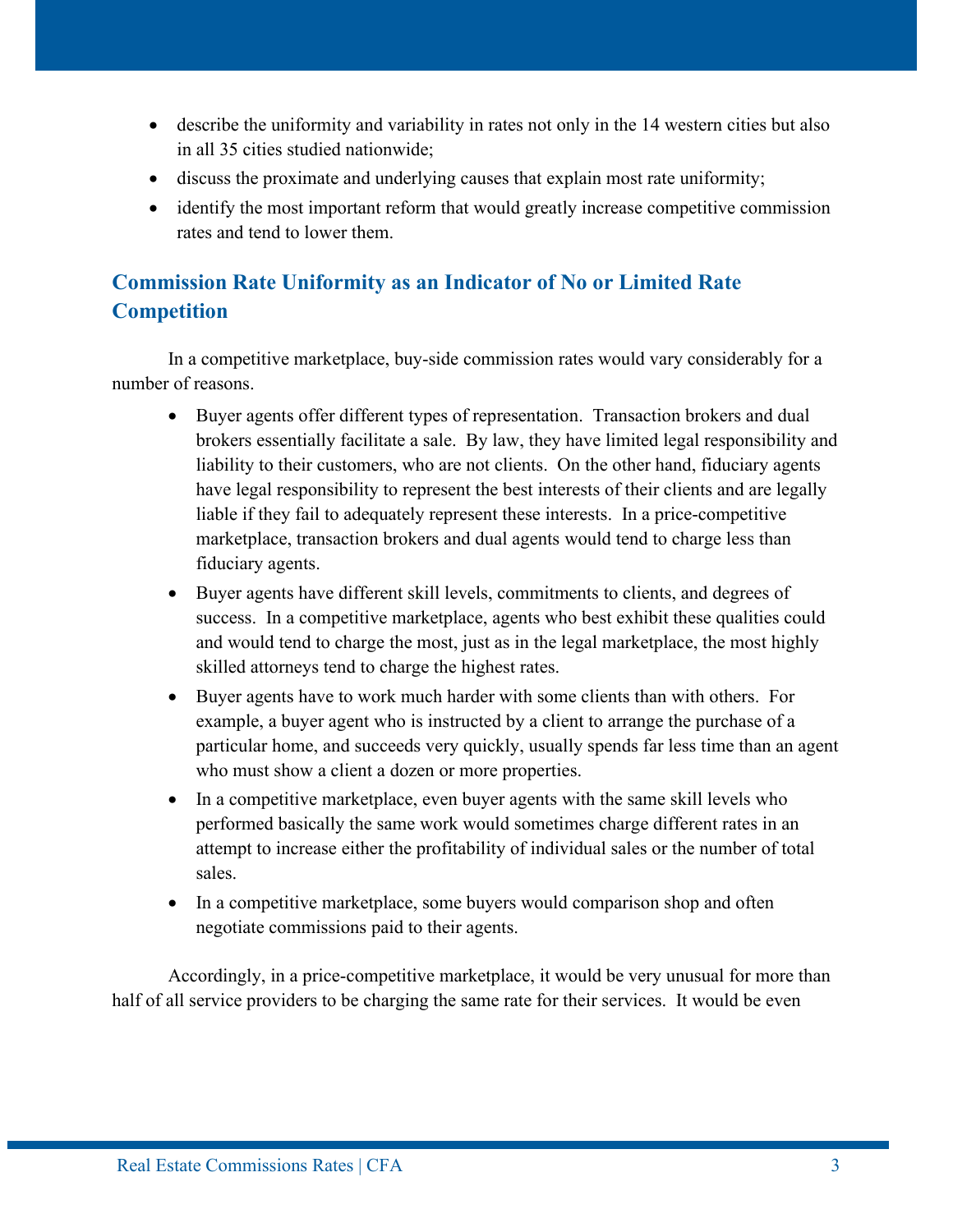more unusual if this rate were tied directly to the price of the product sold, yielding extreme differences in agent compensation.<sup>[2](#page-3-0)</sup>

#### **Sources of Data on Buy-Side Commission Rates**

There is a dearth of information available to the public about residential real estate commission rates. These rates are the basis for agent compensation in the sale of nearly all homes. Other than a minority of home sales where one agent works with both home seller and buyer, collecting the entire amount, commissions are split between a listing agent and a buyer agent. The listing broker collects the entire commission from the seller then pays a portion of that amount to the buyer agent when the sale is closed.

There is little publicly available data on the commissions paid to listing agents. These commissions are not disclosed to local multiple listings services (MLSs). While the commissions are included by mortgage lenders on a Closing disclosure form submitted to the U.S. Department of Housing and Urban Development, this information on agent compensation is not available to the public.<sup>[3](#page-3-1)</sup> Researchers, however, have gained access to some MLS data on commissions offered to buyer agents on their listings. Their research has shown, among other findings, that some agents steered home buyers toward higher-commission properties.<sup>[4](#page-3-2)</sup> However, there has been no published research on buy-side rates in multiple cities since the period 2000 to 2007.[5](#page-3-3)

CFA's November 2021 report addressed the absence of multi-city commission data by gaining access to MLS data on home sales in 21 cities in the eastern portion of the country (i.e., Mississippi River, both banks, eastward). A flat-rate broker, Derek Eisenberg, was instrumental in providing access to this information. For each of 20 cities, he supplied listings for 500 consecutive home sales (another broker supplied listings for the  $21<sup>st</sup>$  city). For this report, Eisenberg provided listings for 500 home sales in Albuquerque, Boise, Dallas, Houston, and McAllen (TX), and for 400 home sales in Las Vegas. Three other brokers (who wish to remain anonymous) provided listings for at least 400 home sales in Oakland, San Diego, Bakersfield (CA), Denver, Salt Lake City, and Phoenix. CFA also utilized data on offered buy-side rates made available by Redfin on their for-sale home listings for Seattle and Portland (OR).

<span id="page-3-0"></span><sup>&</sup>lt;sup>2</sup> A rate-based compensation system related to sale price yields striking differences in agent compensation even though many realtors acknowledge that, overall, it takes roughly the same effort to sell a \$100,000 home as a million dollar one. At 5 percent, the difference in this case is \$45,000 in commission.

<span id="page-3-1"></span><sup>&</sup>lt;sup>3</sup> The Federal Trade Commission examined these completed forms in the late 1970s and presumably both the FTC and the U.S. Department of Justice have that ability today.

<span id="page-3-2"></span><sup>4</sup> The most influential research on steering is: Panle Jia Barwick, Panag Pathek, and Maisy Wong, "Conflicts of Interest and Steering in Residential Brokerage," American Economic Journal: Applied Economics (July 2017).

<span id="page-3-3"></span><sup>5</sup> This research was commissioned by the National Association of Realtors and undertaken by Ann B. Schnare and Robert Kulick, who authored the article, "Do Real Estate Agents Compete on Price? Evidence from Seven Metropolitan Areas," published in Edward Glaeser and John M. Quigley, Housing Markets and the Economy: Risk, Regulation, and Policy (Lincoln Institution of Land Policy, 2009).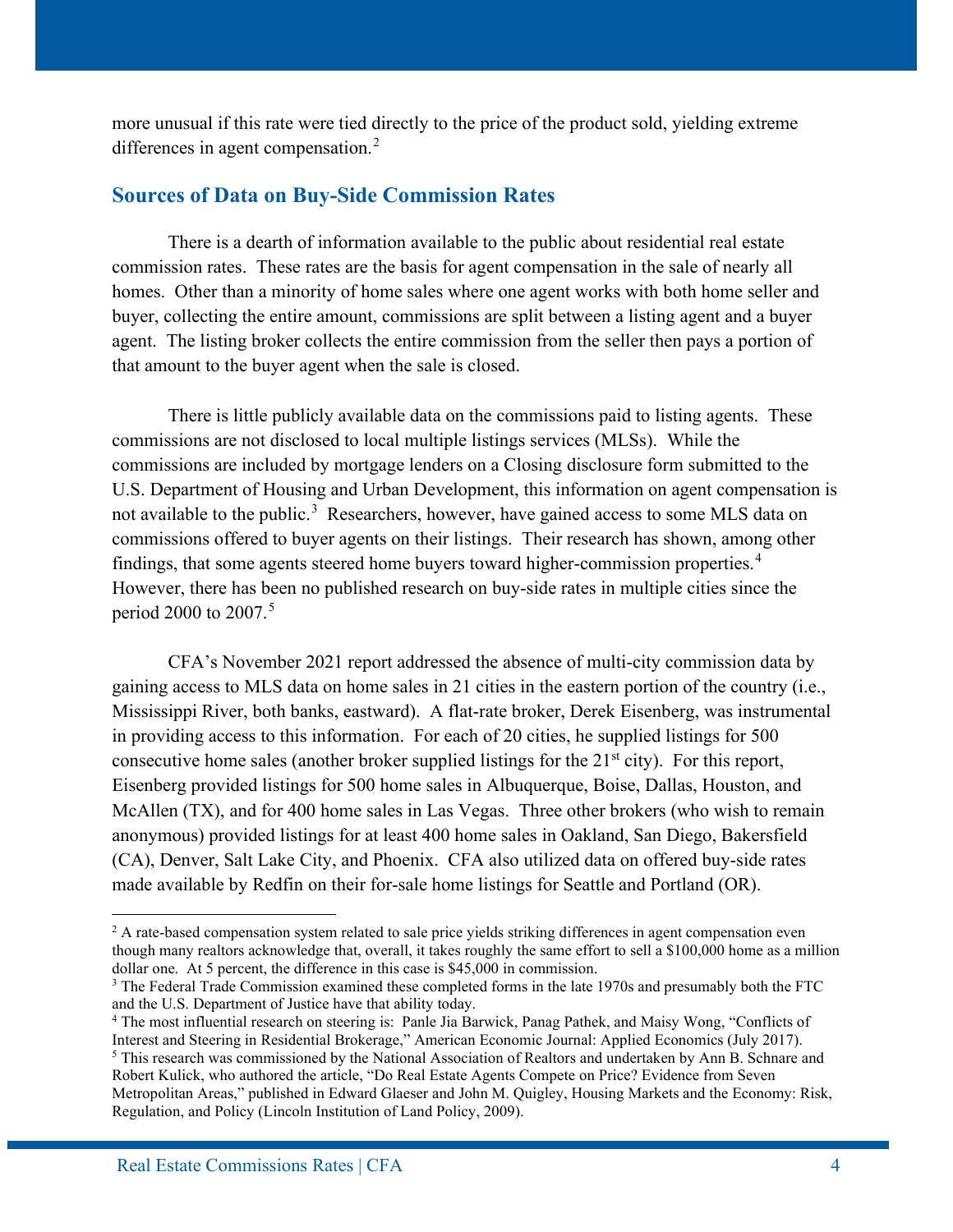A relatively small number of listings (less than one percent) offered a dollar amount, not a rate, as buyer agent compensation. Also, a few listings included a buyer rate of zero. Many of these listings involved double-dipping (where one agent worked with both seller and buyer, collecting the entire commission). The zero and dollar compensation listings were excluded from this analysis.

### **Buy-Side Commission Rates in the Western States and in the U.S.**

 The distribution of rates by amount for the 6,861 listings (with rates) in the 14 western cities is found in the appendix to this report. The table below summarizes the data from the appendix and also from the November 2021 report. Rates under 2.0 percent and over 3.0 percent are included in the sample (N) but not in the percentage distributions. Information for the western cities is bolded.

| <b>City</b>            | N   | $2 - 2.4$ | 2.5  | 3     | $2.5 - 3$ | <b>Median</b> |
|------------------------|-----|-----------|------|-------|-----------|---------------|
| Albuquerque, NM        | 497 | 0.8%      | 5.2% | 93.0% | 98.4%     | 3             |
| Atlanta, GA            | 499 | 4.1       | 8.2  | 87.0  | 95.8      | 3             |
| <b>Bakersfield, CA</b> | 471 | 40.0      | 50.1 | 6.2   | 56.5      | 2.5           |
| Baltimore, MD          | 492 | 5.1       | 83.7 | 3.9   | 87.6      | 2.5           |
| Birmingham, AL         | 480 | 3.8       | 57.5 | 36.0  | 94.1      | 2.5           |
| <b>Boise, ID</b>       | 498 | 1.8       | 9.2  | 89.0  | 98.2      | 3             |
| Brooklyn, NY           | 343 | 10.2      | 5.2  | 1.2   | 6.4       | 1.3           |
| Buffalo, NY            | 477 | 0.8       | 26.8 | 71.3  | 99.0      | 3             |
| Charlotte, NC          | 490 | 11.0      | 44.5 | 42.0  | 88.2      | 2.5           |
| Chicago, IL            | 493 | 22.7      | 75.1 | 1.8   | 76.9      | 2.5           |
| Columbus, OH           | 496 | 2.6       | 6.7  | 88.9  | 96.7      | 3             |
| Dallas, TX             | 500 | 3.6       | 13.0 | 82.6  | 96.0      | 3             |
| Denver, CO             | 581 | 2.1       | 21.5 | 0.9   | 96.9      | 2.8           |
| Grand Rapids, MI       | 495 | 0.2       | 3.2  | 95.8  | 99.6      | 3             |
| Harrisburg, PA         | 490 | 1.2       | 33.7 | 62.0  | 95.4      | 3             |
| Hartford, CT           | 494 | 9.7       | 84.0 | 5.9   | 90.0      | 2.5           |
| Houston, TX            | 494 | 2.8       | 7.5  | 89.5  | 97.0      | 3             |
| Indianapolis, IN*      | 493 | 4.1       | 15.0 | 70.8  | 93.9      | 3             |
| Jacksonville, FL       | 497 | 9.7       | 43.1 | 39.2  | 82.3      | 2.5           |
| Las Vegas, NV          | 500 | 24.6      | 58.6 | 15.6  | 74.2      | 2.5           |
| <b>McAllen, TX</b>     | 499 | 33.9      | 45.1 | 19.4  | 64.7      | 2.5           |
| Memphis, TN            | 489 | 2.2       | 4.3  | 93.0  | 97.3      | 3             |

#### **Table 1: Distribution of Buyer Agent Commission Rates in Cities**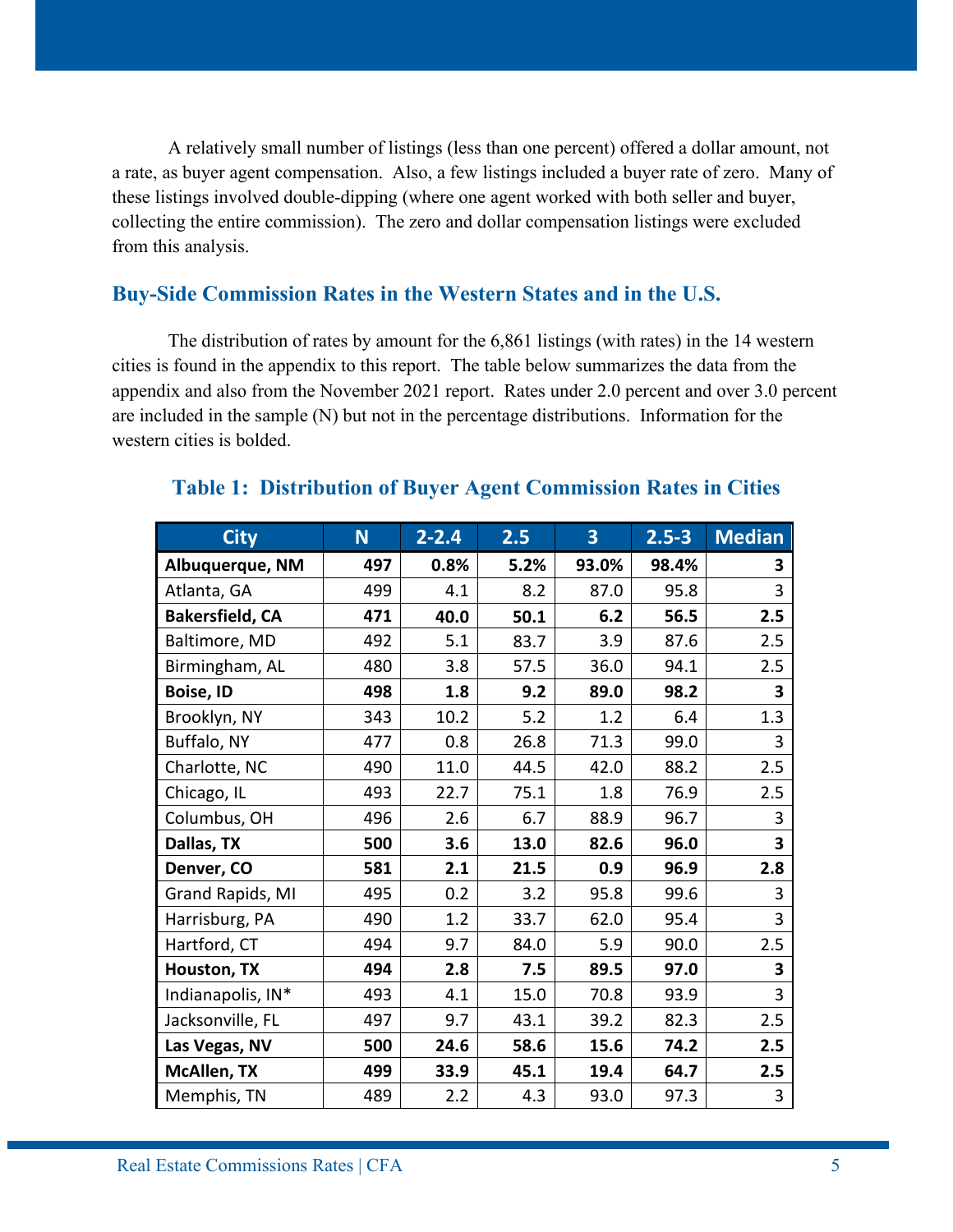| Miami, FL          | 498 | 9.8  | 25.3 | 62.4 | 88.0 | 3   |
|--------------------|-----|------|------|------|------|-----|
| Minneapolis, MN    | 589 | 1.0  | 8.7  | 1.6  | 98.3 | 2.7 |
| New Orleans, LA    | 463 | 27.2 | 38.2 | 31.3 | 72.4 | 2.5 |
| Oakland, CA        | 498 | 2.2  | 94.0 | 3.6  | 97.8 | 2.5 |
| Phoenix, AZ        | 487 | 25.9 | 58.3 | 13.6 | 73.3 | 2.5 |
| Portland, ME       | 499 | 19.0 | 74.1 | 5.4  | 80.4 | 2.5 |
| Portland, OR       | 343 | 31.8 | 65.0 | 1.2  | 67.4 | 2.5 |
| Roanoke, VA        | 497 | 0.4  | 4.2  | 95.2 | 99.6 | 3   |
| St. Louis, MO      | 480 | 4.2  | 26.3 | 1.7  | 93.1 | 2.7 |
| Salt Lake City, UT | 605 | 10.9 | 37.7 | 48.9 | 88.6 | 2.8 |
| San Diego, CA      | 419 | 33.2 | 61.8 | 3.1  | 64.9 | 2.5 |
| Seattle, WA        | 469 | 6.8  | 51.8 | 38.2 | 91.7 | 2.5 |
| Trenton, NJ        | 466 | 5.6  | 53.6 | 38.0 | 92.7 | 2.5 |

\*Corrected data revealing greater rate uniformity than initially reported in November, 2021.

In the 14 western states, there was much uniformity of rates.

- In each of five cities Albuquerque, Boise, Dallas, Houston, and Oakland more than 82 percent of the rates were identical.
- In each of 13 cities, at least 49 percent of the rates were identical.
- In each of eight cities, more than 88 percent of the rates ranged between 2.5 and 3.0 percent.

Yet, there was also some variability in these rates. In Bakersfield and McAllen, for instance, no single rate predominated in at least half of the sales. In McAllen there was the largest spread of rates, with 33.9 percent of the sales at a 2.0 rate, 45.1 percent of the sales at a 2.5 rate, and 19.4 percent of the sales at a 3.0 rate.

Seeking to explain this uniformity and variability can be done most productively by focusing on the 17,805 home sales in all 35 cities nationwide. The most striking characteristic of the data on rates was their uniformity.

- In each of ten cities, more than 87 percent of the home sales had identical commission rates.
- In each of 18 cities, at least 70 percent of the sales had identical commission rates.<sup>[6](#page-5-0)</sup>
- In each of 29 cities, more than half of sales had identical commission rates. In only six cities – Brooklyn (an extreme outlier), Charlotte, Jacksonville, McAllen (TX),

<span id="page-5-0"></span><sup>6</sup> Not shown in Table 1, 88 percent of the sales in Minneapolis carried a 2.7 percent rate while 75 percent of the sales in Denver carried a 2.8 percent rate.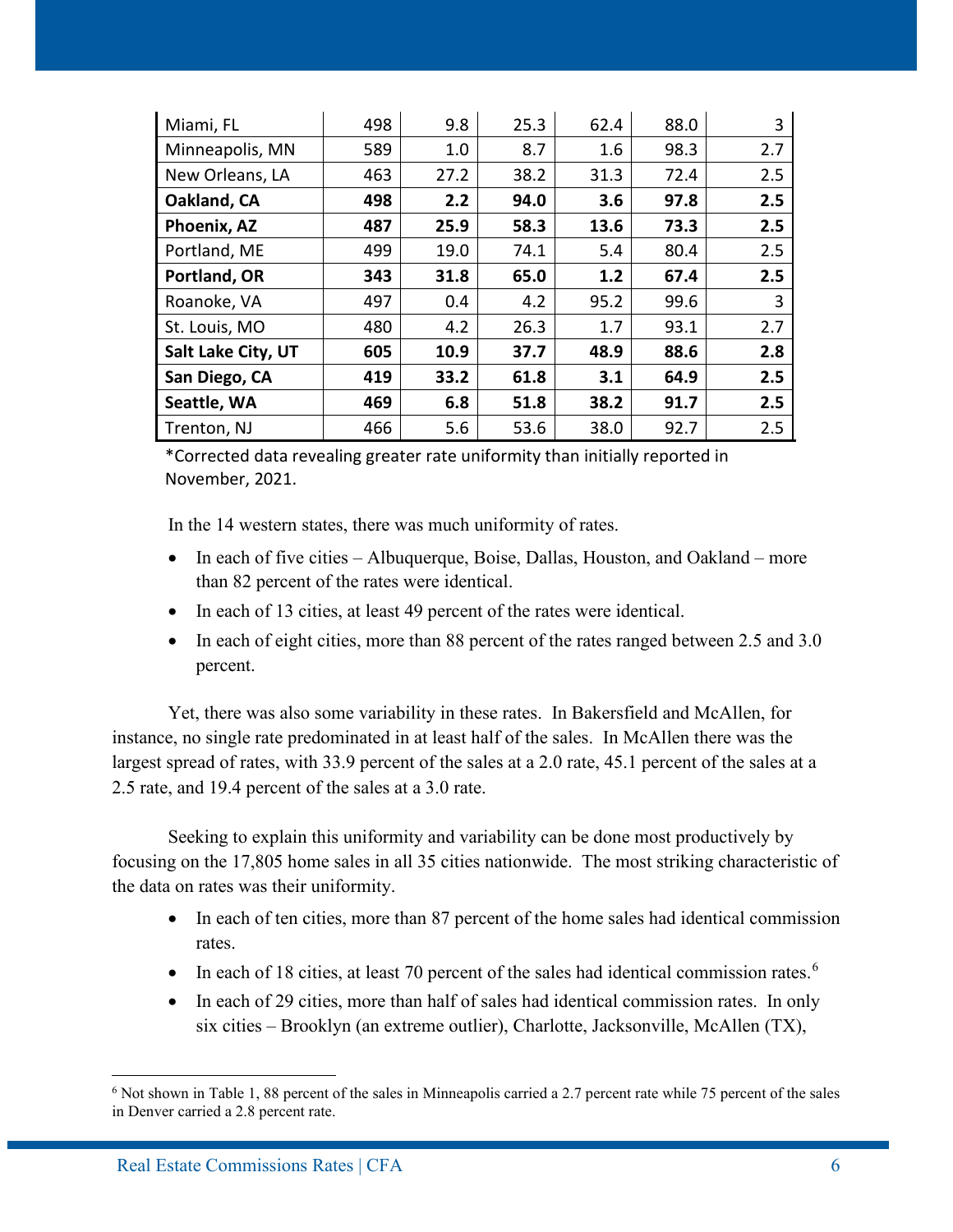New Orleans, and Salt Lake City – was the percentage below 50 percent, and the percentage in Salt Lake City was 49 percent.[7](#page-6-0)

• In each of 24 cities, at least 88 percent of the sales had commission rates between 2.5 and 3.0 percent.

#### **Key Factors Influencing Commission Rate Uniformity**

CFA's November 2021 report identified four factors that help explain commission rate uniformity – historic rate setting, industry rules, industry norms, and a surplus of agents. This report discusses the inter-relationships of these factors and others to help identify the most important influences on rate uniformity and variability.

**Industry Culture/Norms:** The proximate cause of rate uniformity is industry culture – the norms and informal codes of an industry whose members have strong incentives to work together. These norms and codes strongly influence most listing agents when they recommend buy-side rates to home sellers. A key industry norm, stronger in some areas than in others, is offering the same buy-side commission rate (or narrow rate range) that other area agents offer. The FTC's magisterial 1983 report on the industry noted: "Overt collusion has generally not been necessary to maintain uniform prices because the brokerage system is, by its very nature, self-enforcing."<sup>[8](#page-6-1)</sup>

In most instances, listing agents cannot sell homes unless buyer agents agree to work with them. Conversely, buyer agents cannot find homes for their clients if listing agents are not cooperative. In the past, this cooperation extended even to the industry formally setting rates. Challenged repeatedly by litigation, most effectively by the U.S. Department of Justice, the industry abandoned formal commission rate schedules.<sup>[9](#page-6-2)</sup> However, the tradition and value of uniform commissions has apparently survived in the minds of industry leaders who use various mechanisms to communicate and enforce this value to industry members.

The main importance of this value appears to be the desire of industry members to maintain relatively high commission rates, particularly in the sale of expensive homes. Research has shown that these rates are high in relation to the rates charged in most other economically developed countries. In England, for example, the typical commission rate is less than two percent compared to five to six percent in the U.S. While the English brokerage system differs considerably from that in the U.S., with only one "realtor" (called an estate agent) usually

<span id="page-6-0"></span> $<sup>7</sup>$  The median Brooklyn rate was 1.25 percent with much dispersion around the mean and typical total rates,</sup> according to local realtors, of 3 to 4 percent. Other New York City data on buy-side rates, though, suggests that there may be striking differences in buy-side and overall rates in different parts of the city.

<span id="page-6-1"></span><sup>8</sup> Federal Trade Commission, The Residential Real Estate and Brokerage Industry: Los Angeles Regional Office Staff Report (1983), p. 202.

<span id="page-6-2"></span><sup>&</sup>lt;sup>9</sup> Ibid., pp. 195-222.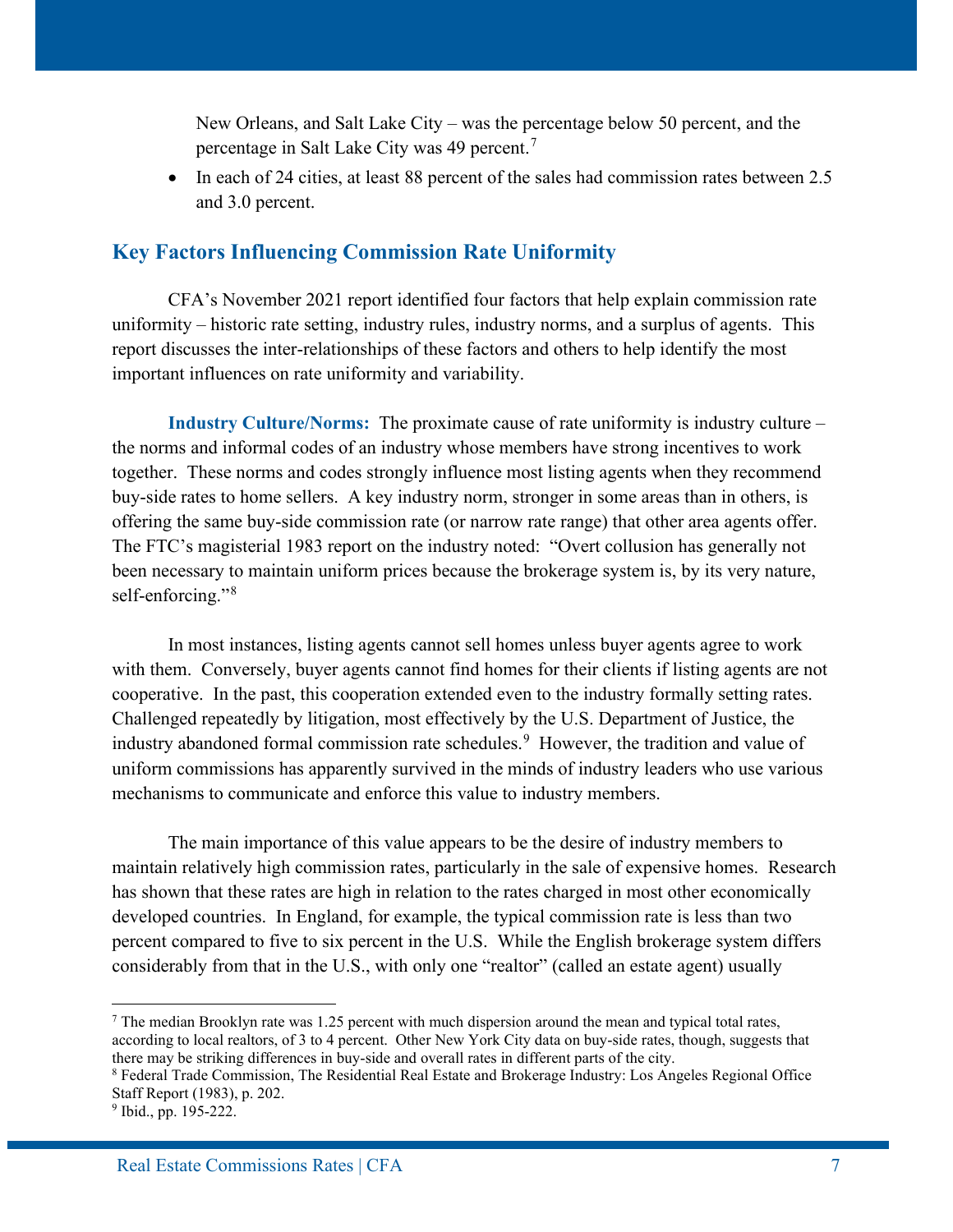involved in the sale, the English system has survived without significant complaint for centuries.[10](#page-7-0)

For inexpensive homes, the dollar difference in commissions between the two countries is not large – in the sale of a \$100,000 home, \$5,000 in the U.S. at a five percent rate compared to \$2,000 in England at a two percent rate. However, in the sale of a million-dollar home, the dollar difference is huge – \$50,000 in the U.S. compared to \$20,000 in England. This \$30,000 difference is a key reason U.S. industry leaders are loath to abandon the current commission rate structure.

Given a large surplus of agents, it is easy for industry leaders to convince most brokers and agents that this structure must be supported.<sup>[11](#page-7-1)</sup> There are so many licensed agents – nearly two million – compared to recent home sales – between five and seven million annually – that most agents and their firms financially depend on the typical \$7,500-\$15,000 commissions received from the sale of median-priced homes working as either a listing agent or buyer agent.<sup>12</sup> And, if the home is more expensive or the agents double dip (work with both seller and buyer), this sum can be considerably higher.

How does the industry inform its members of commission-related norms? Research has shown that many firms communicate acceptable commission rate(s) through policy manuals issued to their agents.<sup>13</sup> These manuals often require agents who wish to charge non-standard rates to obtain agency approval. However, probably more influential are the conversations experienced brokers and agents have with inexperienced agents, perhaps when the latter obtain their first property listing. Furthermore, most new agents are probably aware of the conventional wisdom that most commissions range between five and six percent, so they are prepared to accept the standard buy-side rate or rates in their area.

At the same time, the industry tries to avoid public and consumer scrutiny and criticism of commissions by never talking about them except to say they are negotiable. CFA research has shown that residential real estate firms and their agents very rarely bring up brokerage costs and agent compensation. A few discounters, who do not fully accept industry norms, advertise lower rates, yet these brokers are still constrained by these norms (e.g., many discounters like Redfin feel compelled to pay buyer agents typical rates) and have very small market shares. However, the dominant industry does not discuss commissions in their marketing, on their websites, or

<span id="page-7-0"></span><sup>&</sup>lt;sup>10</sup> UK Department for Business, Energy & Industrial Strategy, Research on buying and selling homes (Research Paper No. BIS/283, October 2017). Movewise, Estate agent fees: the essential guide (updated for 2022).

<span id="page-7-1"></span><sup>&</sup>lt;sup>11</sup> For a discussion of this issue and earlier related research by an economist, see: Justin Wolfers, "Economic View: How to Get A Better Deal From a Real Estate Agent," New York Times (October 24, 2019).

<span id="page-7-2"></span><sup>&</sup>lt;sup>12</sup> Information on the number of home sales and realtors was taken from the National Association of Realtors' Quick Real Estate Statistics (November 11, 2020). Several hundred thousand real estate agents who are not realtors are also licensed to sell property.

<span id="page-7-3"></span><sup>&</sup>lt;sup>13</sup> Brobeck, Residential Real Estate Commission Rates, loc. cit., pp. 14-16.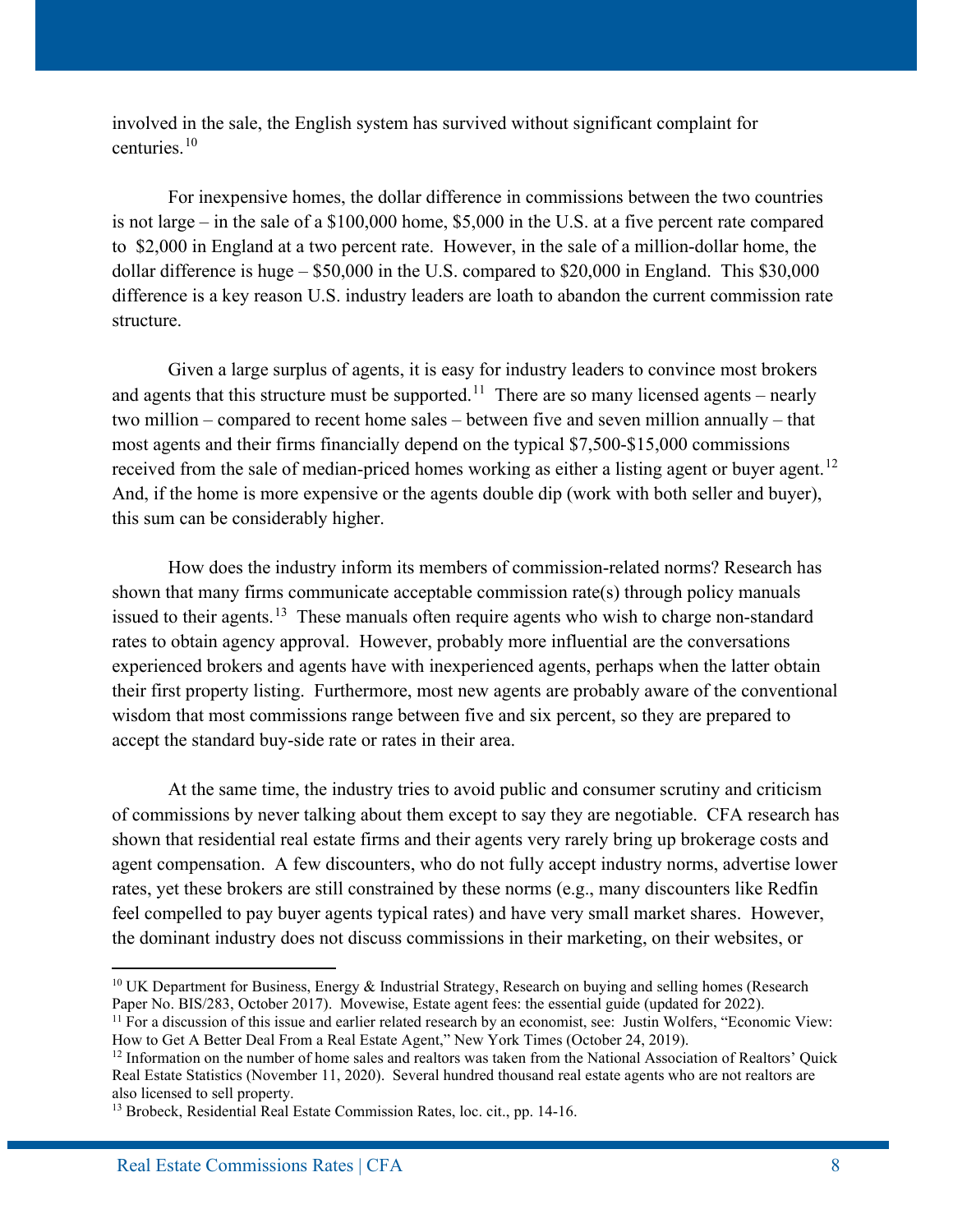even when consumers call to inquire about brokerage costs. Typical responses are: "They are negotiable." "That depends on the individual agent."<sup>[14](#page-8-0)</sup>

**MLS Mandatory Buy-Side Rate Offers:** The linchpin of a system with uniform commissions is the requirement of multiple listing services (MLSs) that all brokers listing properties specify the compensation (usually a commission rate) to be received by buyer agents who help sell those properties. The MLSs do not permit buyer agents to negotiate this compensation.

There are two significant implications of this mandatory offer. The most important is that for all practical purposes, buyer agent commissions cannot be negotiated by home buyers. Since the whole commission is ostensibly paid for by the seller, buyer agent compensation may never come up in conversations between buyer agent and client. And if the topic does, in the past many agents have informed buyers that the total commission is paid by the seller. While the National Association of Realtors recently issued guidance to industry members addressing this issue, NAR does not disapprove of buyer agents communicating to clients that buy-side commissions are determined by sellers.<sup>15</sup>

Buyers can request a rebate of a portion of the commission paid to their agents, and a few buyer agents advertise the availability of rebates. But a large majority of agents do not offer rebates, these rebates are illegal in nine states, and there is no evidence that a significant portion of buy-side commissions are rebated. In a March 2022 online survey commissioned by CFA, Ipsos, an international research and marketing firm, asked a representative sample of 1040 consumers who had purchased a home through a real estate agent: "Did you seek a portion of the commission your agent was paid?" Seventeen percent said they had sought a "rebate," but only seven percent said they had received one. For those respondents who had purchased a home in the past five years, 29 percent said they had sought a rebate, but only six percent said they had received one.<sup>[16](#page-8-2)</sup>

At the same time, agents and brokers can see the buy-side rates offered on all property listings. This information not only reinforces the legitimacy of the standard area rate or rates; it also helps discipline agents who are tempted to charge a non-standard rate. All agents can see, and have the opportunity to avoid recommending, listed properties with low buy-side rates. Conversely, agents that consistently try to charge rates higher than the standard rate(s) may also

<span id="page-8-0"></span><sup>14</sup> Stephen Brobeck, Hidden Real Estate Commissions: Consumer Costs and Improved Transparency (Consumer Federation of America, October 2019), pp. 8-12.

<span id="page-8-1"></span><sup>&</sup>lt;sup>15</sup> In late 2021, the National Association of Realtors issued guidance to industry members that they not represent brokerage services as free. National Association of Realtors release (November 15, 2021).

<span id="page-8-2"></span><sup>&</sup>lt;sup>16</sup> On the weekend of April 1, 2022, Ipsos surveyed a representative sample of 2,000 Americans online. The firm then queried the 1040 respondents, who said they had worked with a realtor to purchase a home, about a commission rebate.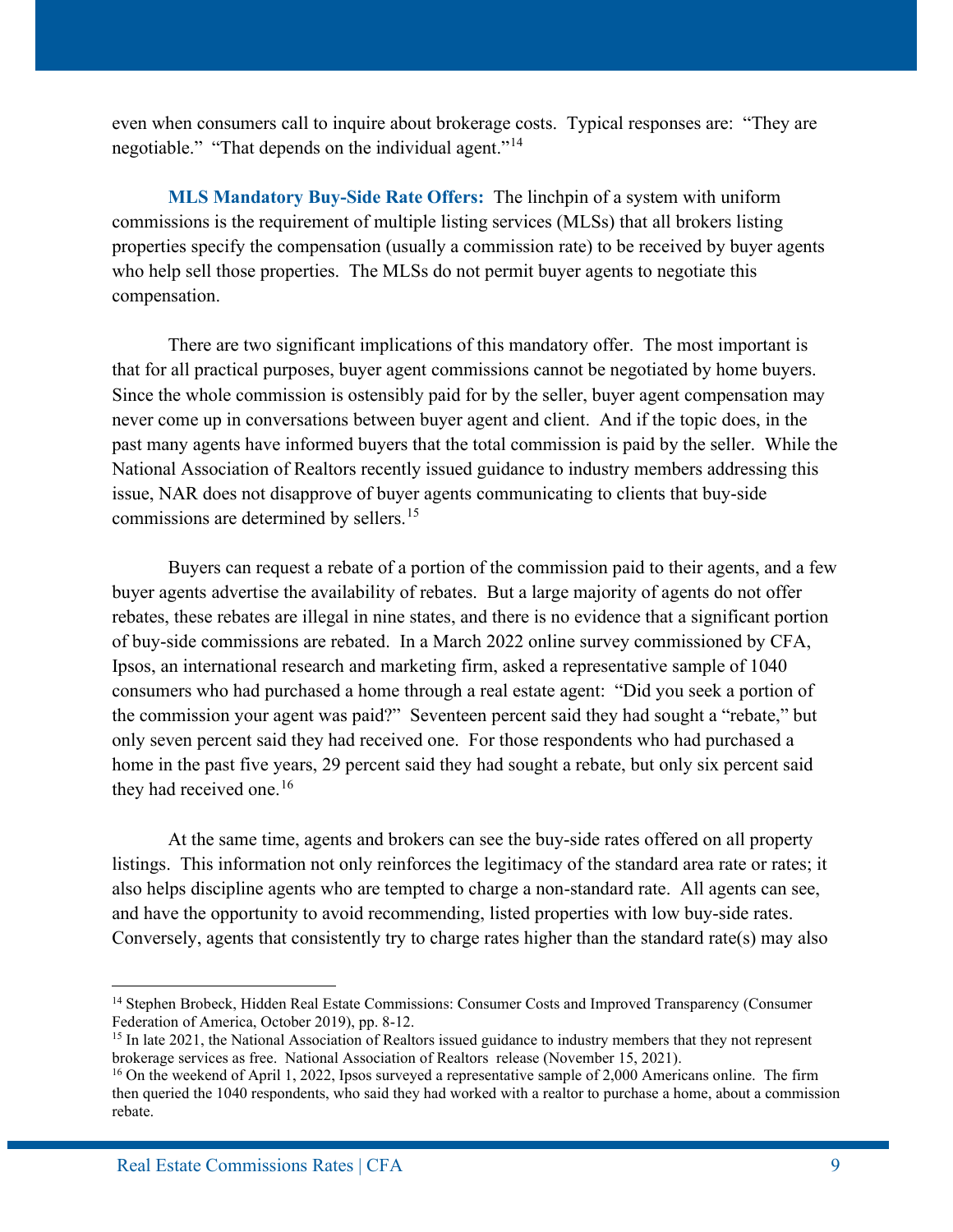feel a chill from other agents. It is noteworthy that of all 17,805 home sales CFA examined, 7,126 carried a rate of three percent yet only 72 carried a rate above this percentage. In the western cities in particular, few sales carried a rate above three percent. In Boise, for example, 443 (of 500) homes sold carried a three percent rate but none carried a rate above this percentage.

Why do not home sellers ask their listing agents to lower buy-side rates? Many sellers certainly do but are informed by their agents that offering a low rate could jeopardize sale of the property.<sup>[17](#page-9-0)</sup> Convincing research has shown that at least some buyer agents steer their clients away from low-commission properties.<sup>[18](#page-9-1)</sup> Yet why, in a buyer's market, would not some sellers ask listing agents to offer a commission rate above the standard rate? Probably some sellers do, but these sellers likely get pushback from their agents, who risk violating the area standard and discouraging buyer agents who also would not want to gain the reputation of violating this norm. As noted earlier, the number of home sales examined with commission rates above 3 percent represents only one percent of the number of home sales with rates at 3 percent.

## **Factors Influencing Commission Rate Variability**

Despite a high degree of buy-side rate uniformity in most cities and throughout the nation, there is some variation in rates both within and between cities. Factors influencing this rate variation could include:

- Level of housing sale prices, with higher prices being associated with lower rates.
- Sale of new homes or those auctioned, which may involve less work for buyer agents.
- Insecure small or new firms offering higher rates to help ensure sales.
- Industry leaders in areas with smaller populations and fewer agents being able to more easily establish rate norms.
- Listing agents offering lower rates to fiduciary agents than to facilitators (transaction brokers) because the latter have less responsibility and liability to their customers.
- Greater variation in areas in which rates are in transition, typically from a higher to a lower level.
- In individual sales, listing agents recommending a higher or lower rate given the condition and price of the property, and sellers accepting or rejecting this advice.

A complete identification and through analysis of these factors is beyond the scope of this report. (In the future, CFA will research several of these factors.) However, some factors appear to be more influential than others.

<span id="page-9-1"></span><span id="page-9-0"></span> $17$  The fact that this response is common is undisputed. CFA heard it often when, as a potential home purchaser of a specific property, we interviewed 200 agents in 2019. Brobeck, Hidden Real Estate Commissions, loc. cit., pp. 8-9. <sup>18</sup> Barwick et al, "Conflicts of Interest and Steering," loc. cit.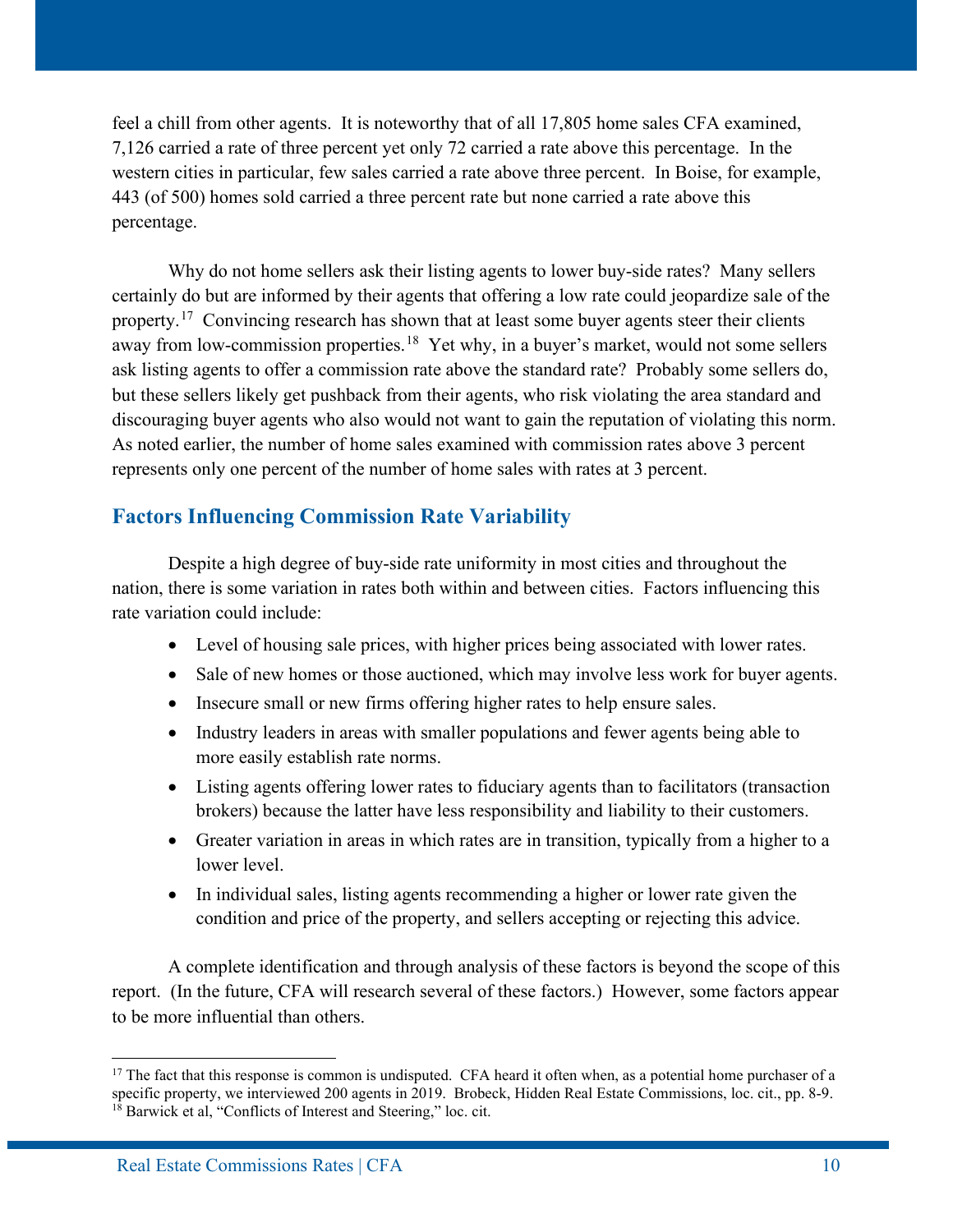**Between Cities:** A large majority (77%) of all rates examined were either 2.5 or 3.0 percent. Yet, for the 35 sampled cities there were large regions where a median rate of 2.5 percent or lower predominated, and there were other regions where a median rate above this level was most frequent. On both East and West Coasts, and some miles inland from the Pacific Ocean, 13 of 14 sampled cities almost always had a median rate of 2.5 or lower (all but Miami). In the remaining cities located between the two coasts, a large majority (17 of 21) had a rate above 2.5 percent (all but Chicago, New Orleans, Birmingham, and McAllen), usually 3.0 percent.

Since housing prices tend to be higher on the two coasts,  $19$  this geographic pattern suggests that the level of these prices might help explain rate differences between cities. One could hypothesize that cities with more expensive homes would tend to have lower rates because these homes generate relatively large dollar commissions that are often highly profitable and may be difficult to justify to clients. The strongest association between rates and prices occurred when rates were distributed above and below a median \$300,000 home price. The predicted correlation existed but was not statistically significant even at the 0.10 level: Four of 12 cities (33%) with median prices below \$300,000, had median rates of 2.5 percent or lower, and 10 of 23 cities (43%) with median prices above \$300,000 had median rates higher than 2.5 percent.

One could also hypothesize that cities with higher commission rates would tend to have more uniform rates. If the rate of uniformity can be considered to be a proxy for the strength of industry culture, one could predict that cities with more uniform rates would have higher rates. One could expect, for example, that industry leaders and members with a standard three percent buy-side rate would desire and work to maintain this rate. This predicted association was strong (significant at the 0.05 level). In those cities in which at least 70 percent of the rates were identical, in 13 of 18 (72%) the median commission rate was greater than 2.5 percent. And in those cities with identical rates below 70 percent, in 13 of 17 (76%) the median commission rate was 2.5 percent or lower.

**Within Cities:** CFA research suggests that agency (i.e., type of agent representation) and level of home sale prices explain little variation in buy-side commission rates within cities. A recent CFA study of transaction brokerage in Florida found that in over 98 percent of 4,000 sales, listing agents offered the same commission rate to transaction agents as to fiduciary agents.<sup>[20](#page-10-1)</sup> Moreover, ongoing CFA research suggests that home sale prices have limited value in explaining rate differences within individual areas. Counter-intuitively, in some areas higher commission rates were paid to buyer agents involved in the sale of expensive homes than to agents involved in the sale of moderate-priced homes, further increasing the dollar differences in

<span id="page-10-0"></span><sup>&</sup>lt;sup>19</sup> Shawn Tully, "The boom will continue," Fortune (June 23, 2021).

<span id="page-10-1"></span><sup>&</sup>lt;sup>20</sup> Stephen Brobeck, Does Transaction Brokerage in Florida Serve the Interests of Home Buyers and Sellers? (Consumer Federation of America, January 31, 2022).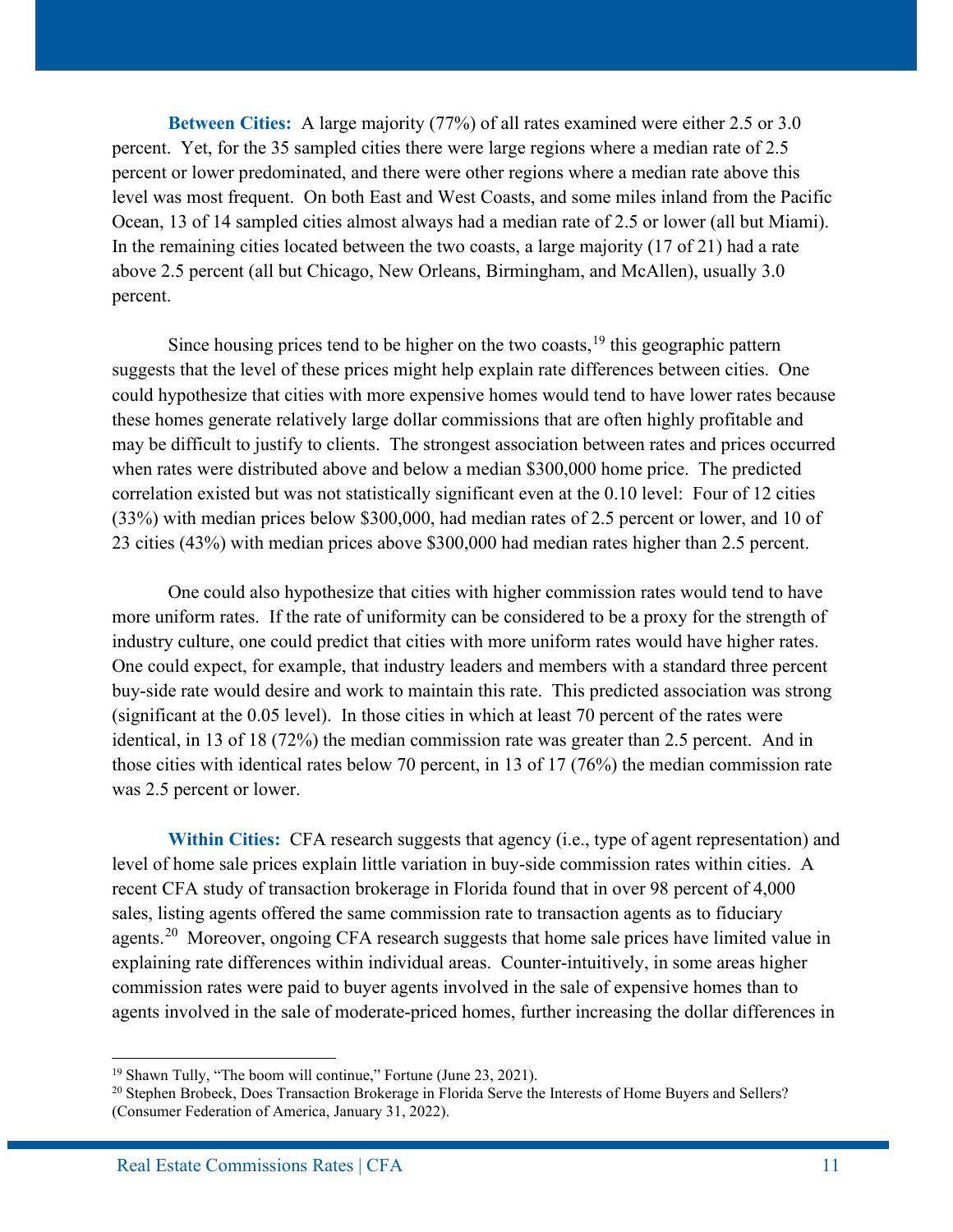rate-based agent compensation. However, this research also reveals some variability and complexity that will be discussed in a future report.

The November 2021 report emphasized the importance of rates being in transition in some cities. Since the 1990s, overall commission rates have declined from the 6-7 range to the 5-6 percent range. The report hypothesized that in some areas, rates declined in large part because of a rise in housing prices that boosted agent commissions and made it more difficult for the industry to justify 7 percent rates to customers and to the public.<sup>21</sup> Our new research suggests that in some western cities, a transition may be taking place to rates in the 4-5 percent range. A significant minority of home sales carried buy-side rates between 2.0 and 2.4 percent in Bakersfield (40.6%), Portland (31.8%), San Diego (31.8%), and McAllen (33.8%). However, in other western cities there was little evidence of any transition to buy-side rates in the 2.0-2.4 percent range – Albuquerque (0.8%), Boise (1.8%), Dallas (3.6%), Houston (2.8%), Denver (2.0%), Oakland (2.2%), and Seattle (6.8%).

**Commission Split:** There is some question as to whether lower buy-side rates lower total commission rates. The data on rates used in this report were from a seller's market in most of the sampled cities. In especially hot markets with limited listings, buyer agents may have been willing to accept lower commissions while listing agents increased the percentage of the total commission they retained, and several agents noted that this had occurred in their areas. As a Redfin market manager explained: "We're experiencing a historic shortage of houses for sale. Sellers know their home is a hot commodity and will likely attract multiple offers no matter what, so they've started offering the buyer's agents a 2% or 2.5% fee instead of 3%. Why would you offer 3% when you know you could offer less and sell your home for the same price?"<sup>[22](#page-11-1)</sup>

However, given the paucity of publicly available information on listing agent commissions, it is difficult to explore this hypothesis. CFA's November 2021 report cited anecdotal evidence and an industry survey that in some eastern areas of the country, listing agents routinely retained more than half of total commissions.<sup>[23](#page-11-2)</sup> On the other hand, a couple of agents suggested to CFA in confidential personal communications that the influence of discounters – especially Redfin which retains less than half of each commission and is especially active in western cities – has tended to reduce listing agent commissions there. In analyzing total commission rates paid by consumers, researchers have access to good information only about buy-side rates.

<span id="page-11-0"></span><sup>21</sup> Brobeck, Residential Real Estate Commission Rates, loc. cit., pp. 19-20.

<span id="page-11-1"></span><sup>&</sup>lt;sup>22</sup> Alina Ptaszynski, "Homebuyer's Agent Commission Rate Dips to 2.63%, the Lowest Since At Least 2017," Redfin Journalist Services (February 2, 2022).

<span id="page-11-2"></span><sup>&</sup>lt;sup>23</sup> Brobeck, Residential Real Estate Commission Rates, loc. cit., pp. 9-12.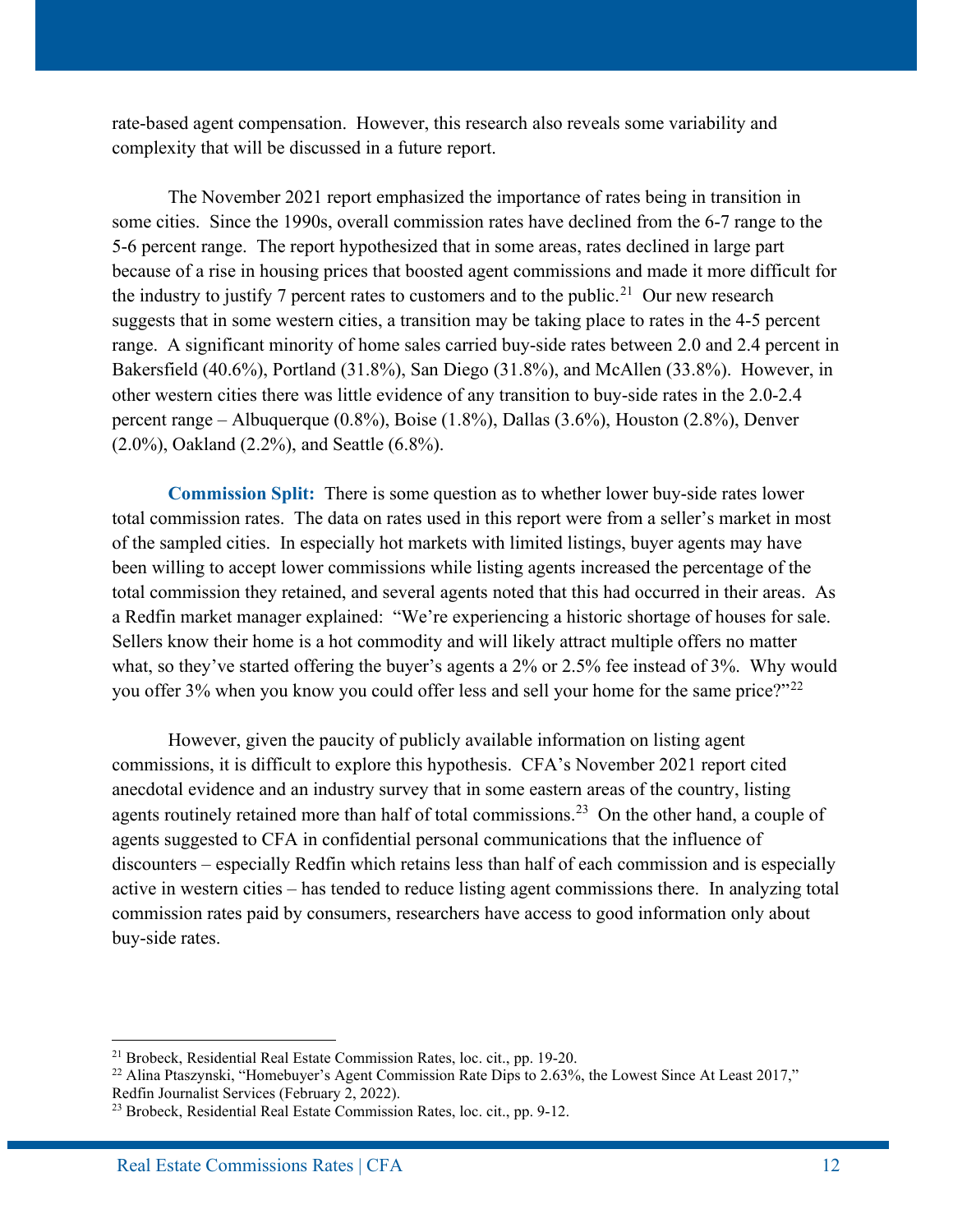#### **Key Reform That Would Increase Rate Competition**

In a free-market economy, it is anomalous that the residential real estate industry denies home buyers the ability to negotiate commissions paid to their agents. This denial is now the subject of major class action litigation, investigation by the U.S. Department of Justice, and complaints from a wide range of industry critics, both liberal and conservative.<sup>24</sup> The focus of these challenges has been the uncoupling (or untying) of commission rates, so that buy-side rates are not set by sellers and their listing agents, but by buyer agents subject to negotiation with their clients. New information disclosure requirements alone cannot substantially increase rate competition as long as home buyers lack reasonable opportunities to negotiate the compensation of their agents.[25](#page-12-1)

The industry has argued that uncoupling commission rates would force buyers to pay higher costs at closings, discouraging home purchase by lower-income households.<sup>[26](#page-12-2)</sup> CFA does not believe this argument to be credible. There is a general consensus that buyer commissions are added to home sale prices, which can then be financed. If sellers no longer paid buyer agent commissions, buyers would benefit from lower sale prices. Furthermore, it is highly likely that buyers could finance buyer agent commissions in their mortgages. The mortgage lending and realtor industries have the political clout to remove any related regulatory barriers, and they would likely face no political opposition in doing so.

As the November report noted, uncoupling rates would act powerfully to increase rate competition and, on average, lower them:

- Discount brokers such as Redfin would be unshackled from the necessity of offering buyer brokers the typical rate paid in the MLS area. Instead they could offer lower rates to both sellers and buyers, and would likely increase their marketing of lower rates, as would flat-fee brokers.
- Buyers would have the opportunity to discuss and negotiate commissions paid to their agents. Buyers would be informed of this new responsibility and opportunity through

<span id="page-12-0"></span><sup>&</sup>lt;sup>24</sup> The most important litigation is Sitzer v. NAR (2019) and Moehrl v. NAR (2020). The U.S. Department of Justice has taken the initiative to collect data on buy-side rates and has intervened twice in the lawsuits to correct industry misrepresentations. Both CATO and Brookings have published articles that argue strongly for uncoupling of commissions. Roger P. Alford and Benjamin Harris, "Anticompetition in Buying and Selling Homes," Regulation (Summer 2021). Panle Jia Barwick and Maisy Wong, Competition in the real estate brokerage industry: A critical review (Economic Studies at Brookings, December 2019).

<span id="page-12-1"></span> $^{25}$  In early 2021, Redfin published buy-side commission rates on more than 700,000 homes Alina Ptaszynski, Redfin News (February 8, 2021). In late 2021, the National Association of Realtors approved guidance that allows agents and brokers belonging to MLSs to share information about buyer agent commissions with non-members, including consumers, and Zillow is now attempting to include these commissions in their listings. CFA has argued that this increase in buy-side rate transparency will to some extent discourage agent steering but not allow significant rate competition (CFA release dated November 20, 2020).

<span id="page-12-2"></span><sup>&</sup>lt;sup>26</sup> Charlie Oppler, Real Estate Agent Commission Structure Benefits Everyday Americans (National Association of Realtors release, March 18, 2021).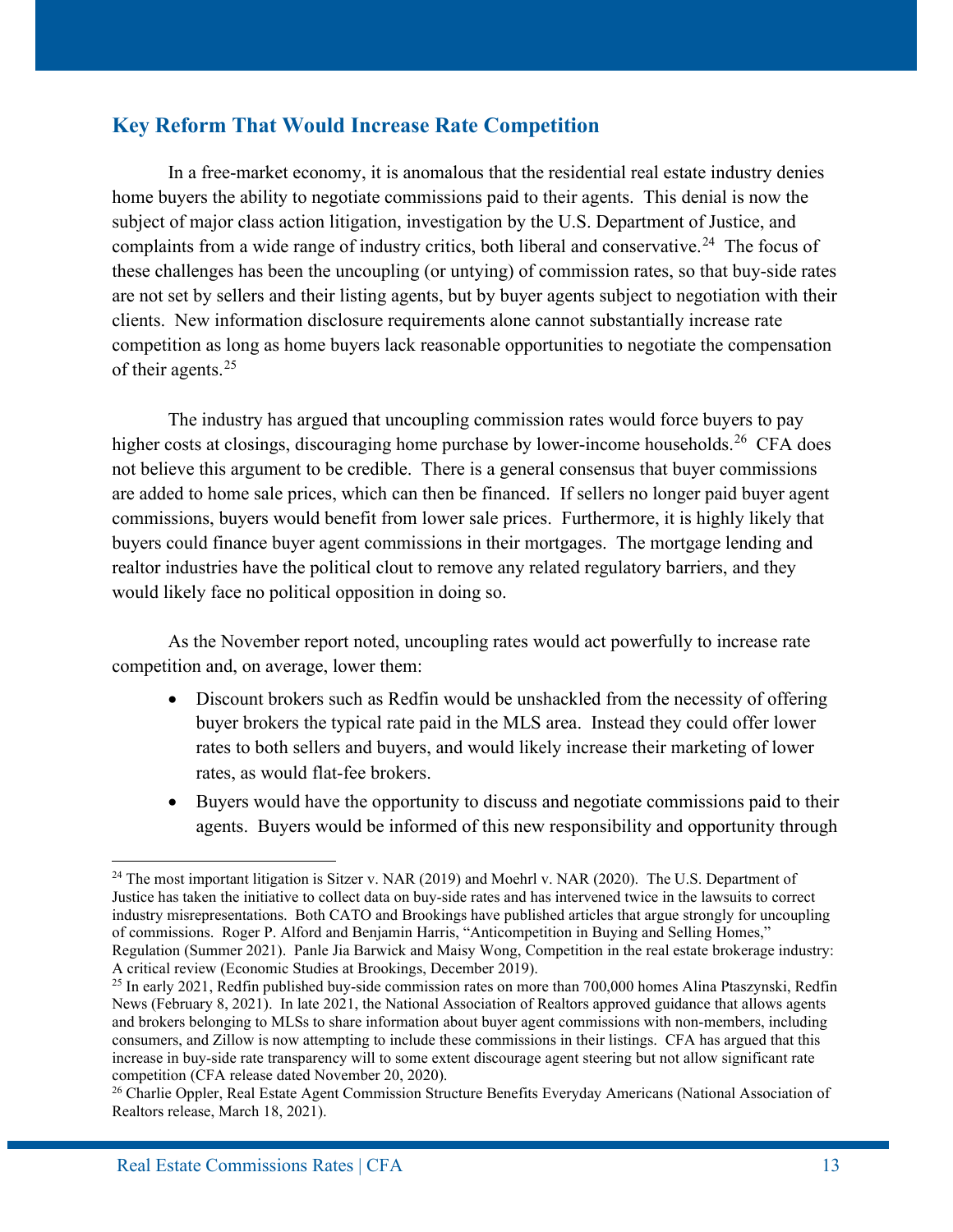news coverage, increased marketing of rates, and other consumer information dissemination, as well as from their own agents. As a result, buyers would be more likely to ask their agents about lower rates and fees. Buyer brokers would feel competitive pressure to be responsive.

- For the same reasons, so would listing agents. Faced with competitive rate pressures, more of these agents would be willing to negotiate rates. In 2019 conversations with 200 listing agents in 20 cities about their willingness to negotiate rates on a specific listed property, CFA found that only [27](#page-13-0) percent of the agents were willing to do so.<sup>27</sup>
- While variation in rates would likely increase, average rates, now high by world standards, would likely decline. CFA has predicted an overall decline in commissions of 20-30 percent, a savings to consumers of \$20-\$30 billion annually. Others have predicted a reduction in residential commissions of 50 percent or more.<sup>[28](#page-13-1)</sup>

A residential real estate marketplace with more competitive commissions would not only likely lower costs for consumers but also increase industry efficiency.<sup>29</sup> Today there appears to be little relationship between rates charged and quality of service. Regardless of the quality of service they provide, buyer agents tend to receive the same commission rates. And when agents do not, there is little evidence that this rate variation bears any relation to quality of service. Uncoupling commission rates would set in motion changes that greatly increased industry efficiency and value received by home sellers and buyers.

<span id="page-13-1"></span><span id="page-13-0"></span><sup>&</sup>lt;sup>27</sup> Brobeck, Hidden Real Estate Commissions, loc. cit., pp. 9-10.<br><sup>28</sup> Mark Nadel, "Obstacles to Price Competition in the Residential Real Estate Brokerage Market," Berkeley Business Law Journal, v. 18, n. 1 (2021), p. 114.

<span id="page-13-2"></span> $29$  The most thoughtful discussion of how agents could and would be compensated in a rate-competitive marketplace is found in Nadel, ibid.